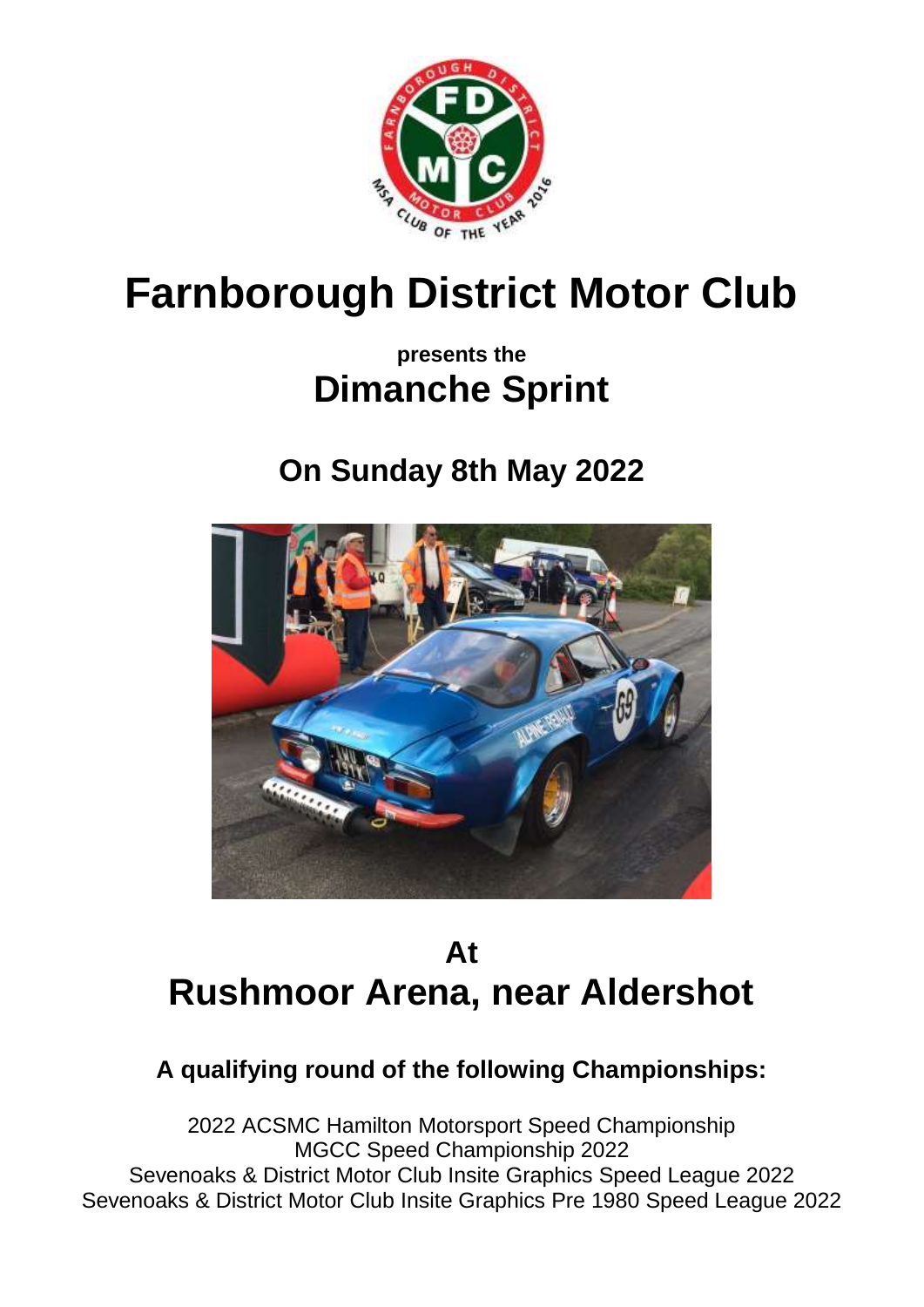#### *Introduction*

Welcome to the Dimanche Sprint 2022, our first of 4 Sprints for the year. We return to Rushmoor Arena for this event, and will also be going to Abingdon for the Car-nival Sprint and to the Mercedes-Benz World Track at Brooklands Museum in June, then back to Eelmoor Driver Training Area in October for the Sprint Royale. We also pleased to see that our friends from the MG Car Club and Sevenoaks & District Motor Club are back with their Championships, along with the return of the event to the ACSMC championship.

For those of you who are experienced Sprinters, you will be pleased to know that the Championship Class structure has stayed the same this year. Can we recommend that you read through the regulations carefully and check which class is the correct one for your car? Should your car have any modifications away from standard, it does not belong in class 1 or 2. If you have any questions please ask in advance.

Due to the new charges and regulations Landmarc and the DIO have placed upon us for the use of all our military and Training Area venues along with increased permit fees from Motorsport UK, we have had to put up the entry charge I am afraid. We have done our best to keep this to a minimum. As has become the norm for the rest of our events throughout the year, we are pleased to extend the use of pay-pal to enter this event. If you follow the instructions on the on-line entry form you will find it even easier to enter.

Due to the popularity of the classes we have run for Renault and Alpine cars over the last few years, we will be doing so again at Rushmoor Arena and Eelmoor Driver Training Area. If you enjoy seeing some of these classic French cars in action then Rushmoor Arena and Eelmoor are the places to see them again.

We are also offering up to four timed runs again (depending on the weather!) to increase the value for money. The entry limit is 85 and we would ask you to put your entries in as soon as possible to ensure a viable event. Unfortunately we are unable to accept single-seaters due to the restrictions of the Track Licence.

If you enjoy the event, but are not looking to compete, then please volunteer your services as a marshal. Our Chief Marshal will be more than happy to hear from you if you are able to come and help out during the day. As well as giving you a good days sport to look at, we will also supply you with a lunch ticket to be used at the food wagon. It is a good chance to get up close to the action and to see the drivers and cars in action.

If you also enjoy other forms of Motorsport then why not visit the FDMC website at *www.fdmc.org.uk*. If you can do it in Motorsport then FDMC is more likely involved in it somewhere. Log on and find out.

We would like to extend our thanks to Landmarc and the DIO for the use of the venue, and to the hard work and help put in by their Land Wardens for this event.

*The FDMC Organising Team*

*Cover photograph courtesy of Geoff Wade.*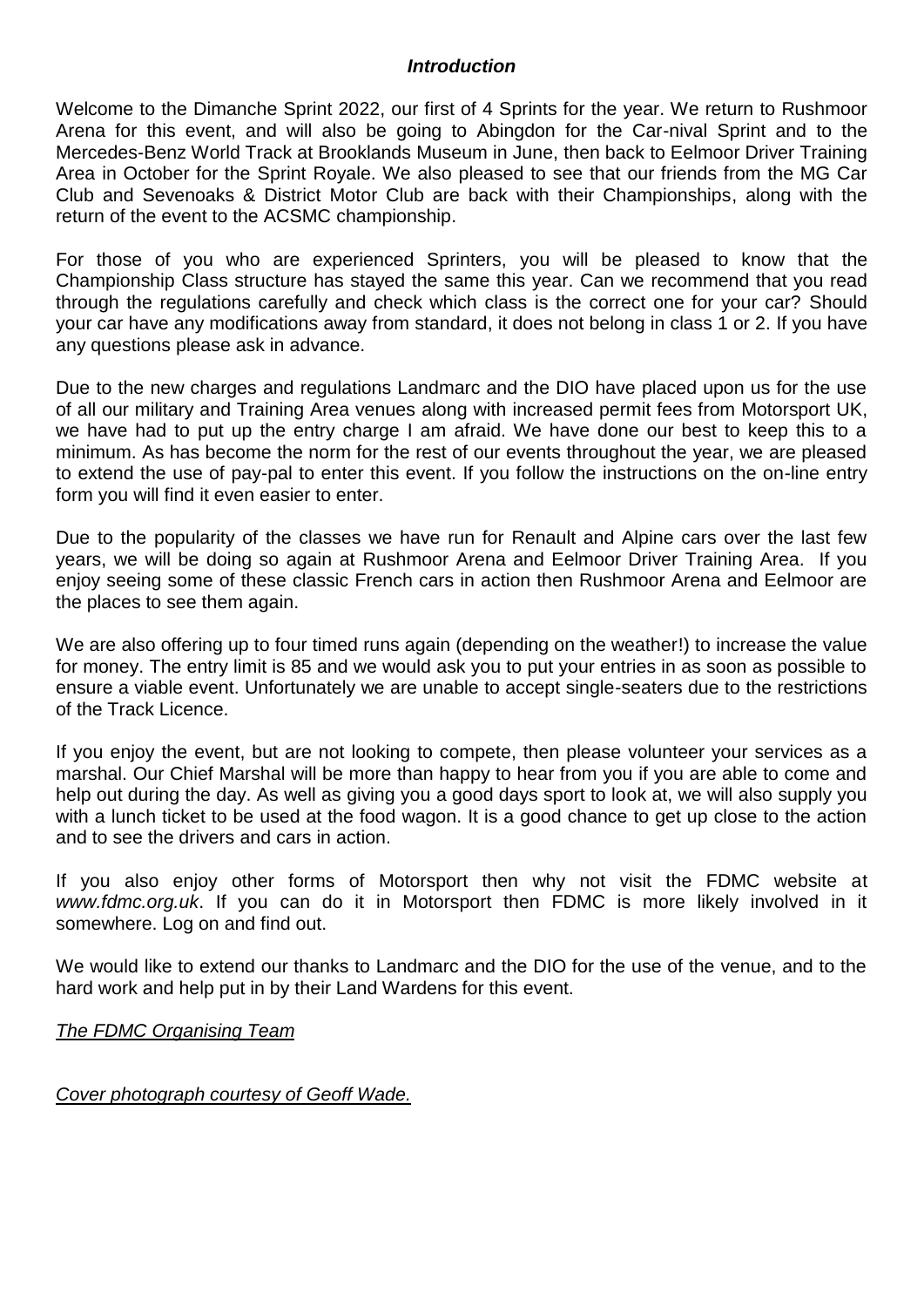#### **Supplementary Regulations**

- 1. Farnborough District Motor Club Limited will organise and promote an Interclub status Sprint on Sunday 8<sup>th</sup> May 2022, at Rushmoor Arena, near Aldershot. Nearest postcode GU11 2HL or what3words truly.spray.damage.
- 2. The meeting will be governed by the General Regulations of Motorsport UK (incorporating the provisions of the FIA's International Sporting Code); these Supplementary Regulations; and any further written instructions that the organisers issue for the event.
- 3. The Motorsport UK Permit Number is TBA
- 4. The event is open to competitors holding a valid Motorsport UK Competition Licence, who are registered contenders in either the ACSMC Hamilton Motorsport Speed Championship 2022, the MGCC Speed Championship 2022, Sevenoaks & District Motor Club Insite Graphics Speed League 2022 or the Sevenoaks & District Motor Club Insite Graphics Pre 1980 Speed League 2022 It is also open to fully elected members of Farnborough District Motor Club and of Clubs affiliated to the ACSMC, ASWMC, ASEMC and AEMC Regional associations as listed in the Motorsport UK 2022 General Regulations. The event is prescribed as NCAFP by the FIA and Motorsport UK.
- 5. All competitors and drivers must produce a valid Competition Licence and Club Membership Card. Competitors in Categories A & B must also produce valid MOT Certificates, proof that the vehicle is taxed, and all relevant insurance documentation.
- 6. The programme of the event will be as follows:

| Scrutineering starts:    | $07-15$ hrs.        |
|--------------------------|---------------------|
| Signing-on starts:       | 07-45 hrs.          |
| <b>Drivers Briefing:</b> | 08-45 hrs.          |
| <b>Practice Runs:</b>    | 09-00 hrs.          |
| Timed Runs:              | 13-00 hrs (Approx.) |
|                          |                     |

Any Competitor not signed on by 09-00 hrs may be excluded. Competitors should remove all previous scrutineering tickets from their car.

7. The length of the course is approximately 1 mile and consists of one 'figure of eight' lap over a 'normal' road with average width of 4.5 metres. Penalties for striking course markers will be as follows:

> Striking any course marker 5 seconds penalty Striking Timing Equipment FAIL (No time) plus cost of replacement/repairs. All marshals who will be JUDGES OF FACT in respect of infringements of the above will be named on the official notice board.

8. Awards will be presented as follows:

| <b>Fastest Time of Day</b>                         | A Trophy  |  |
|----------------------------------------------------|-----------|--|
| 1 <sup>st</sup> in Class                           | A Trophy  |  |
| $2^{nd}$ in Class (subject to 4 starters)          | A Trophy  |  |
| 3 <sup>rd</sup> in Class (subject to 7 starters)   | A Trophy  |  |
| Best Performance by FDMC Member                    | A Trophy* |  |
| *Other than recipients of Overall or Class Awards. |           |  |

Trophies will not be awarded if the winner is not at prize giving.

9. The entry list opens upon publication of these regulations and closes finally on Monday 2<sup>nd</sup> May 2022. The Entry Fee will be £110. This fee will be reduced to £50.00 for those that qualify for the Junior Classes, and to £75.00 for 16 – 18 year olds. All entries must be made on the official entry form and must be accompanied by the correct entry fee. An entry will not be considered complete until the correct fee has been received. Dishonoured cheques will be subject to a fee of £25 per presentation and removal from the entry list until recompense has been made. It will also result in a report to Motorsport UK.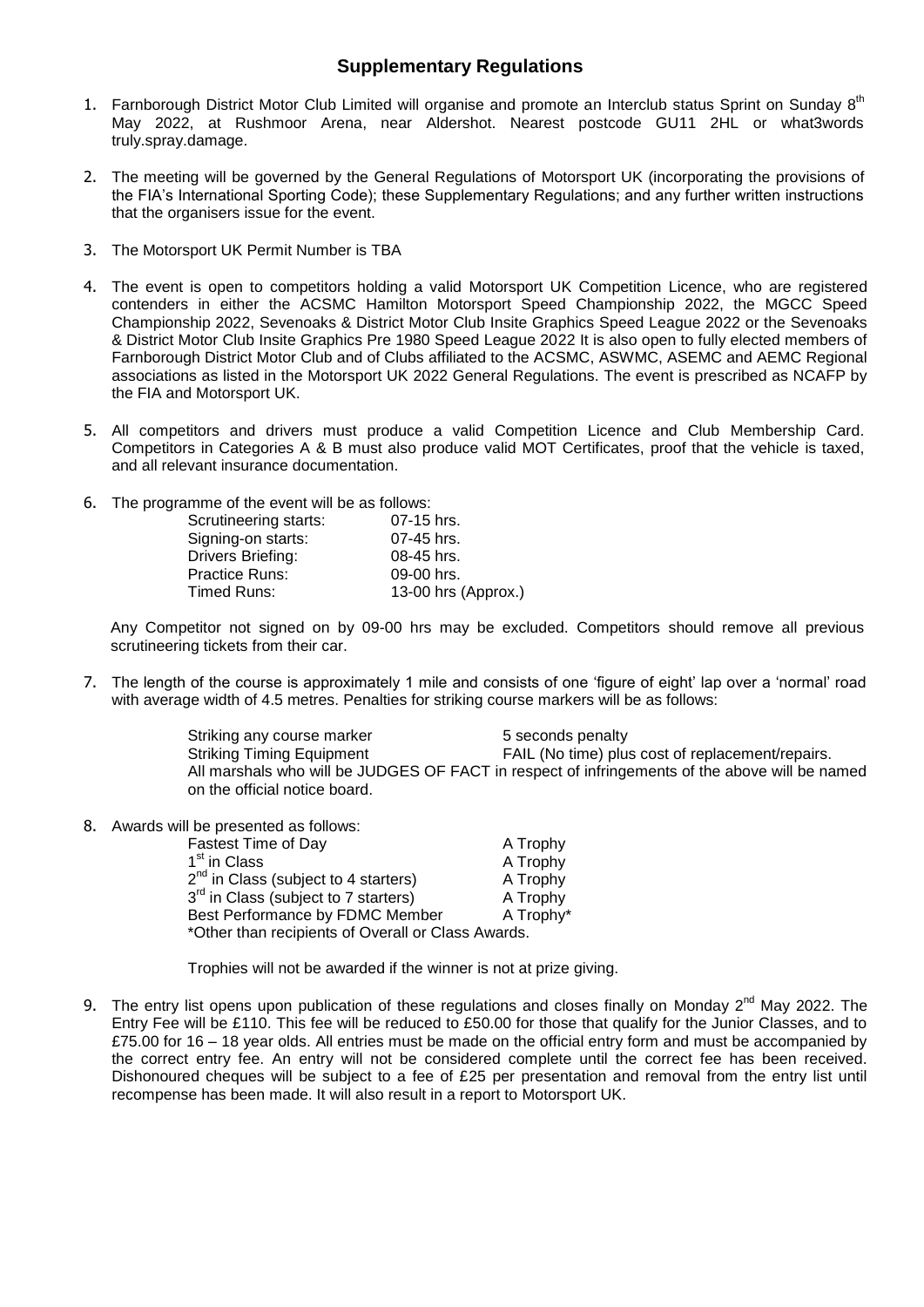10. Electronic entries made via http://fdmc.org.uk/dimanche22 and paper entries sent to:

Michael Weeks (Dimanche Sprint) The Cottage Willow Bank Woking Surrey GU22 9PD Tel (m) 07881 625446 email: michaeljweeks@hotmail.com

Please make sure you do not call after 9-30 pm.

11. The event will consist of the following categories:

#### **CATEGORY A – Road Going Series Production (GR S.12.1.1), Specialist Production (GR S.12.1.2), Standard Cars (GR S.11.1.1)**

Excluding cars in Appendix 1<br>Class 1 Standard Cars':

- 'Standard Cars': Up to 1600cc. 2wd only, list 1A tyres
- Class 2 'Standard Cars': Over 1600cc to 2000cc. 2wd, list 1A tyres<br>Class 3 Un to 1600cc 2wd only list 1A or 1B tyres
- Up to 1600cc 2wd only, list 1A or 1B tyres
- Class 4 Over 1600cc to 2300cc 2wd only, list 1A or 1B tyres
- Class 5 Over 2300cc 2wd only, list 1A or 1B tyres
- 4wd of all engine capacities, with list 1A or 1B tyres.

#### **Road Going Kit Type and Replica Cars (Examples are included in Appendix 1)**

Class 7 Up to 1800cc, excluding Motor cycle engined cars, list 1A or 1B tyres

Class 8 Over 1800cc, including all Motor cycle engined cars, list 1A or 1B tyres

#### **CATEGORY B – Modified Series Production / Modified Specialist Production (GR S.13.1/S.13.2) and Vehicles conforming to GR R.46 to R.49 ('Rally cars')**

Excluding those listed in Appendix 1<br>Class 9 Up to 1400cc

Up to 1400cc

Class 10 Over 1400cc to 2000cc

Class 11 Over 2000cc

#### **Kit Type and Replica Cars (Examples are included in Appendix 1)**

Class 12 Up to 2000cc

Over 2000cc and all Motor cycle engine cars.

#### **CATEGORY C – Sports Libre Cars (GR S.14.1)**

Class 14 Sports Libre 'Car' engines up to 1800cc, Motorcycle engined cars up to 1100cc. Class 15 Sports Libre 'Car' engines over 1800cc, Motorcycle engined cars over 1100cc.

#### **CATEGORY D – Special Classes**

- Class 16 Renault Gordinis & Alpine Renaults up to 1600cc
- Class 17 Renault Gordinis & Alpine Renaults over 1600cc

Drivers of cars in classes 16 & 17 are reminded that if their car would normally be entered in class 9 to 13, they will need to wear a FHR when competing unless the car is a "period defined" vehicle in the Motorsport UK General Regulations. If the car would normally be entered in class 1 to 8, FHR's are not mandatory but recommended.

#### **Appendix 1**

Two seater cars such as Caterham, Westfield, Sylva, Fisher and Lotus 7, Elise, Exige and 340R, Vauxhall 220, X- bow- and similar types / derivatives.

#### **Note 1. Engine capacity increase/decrease factors:**

Forced induction, an increase of 40%, except for 'Standard Cars' where an increase of 70% should be applied. b. Rotary engined cars, an increase of 50% on the real capacity.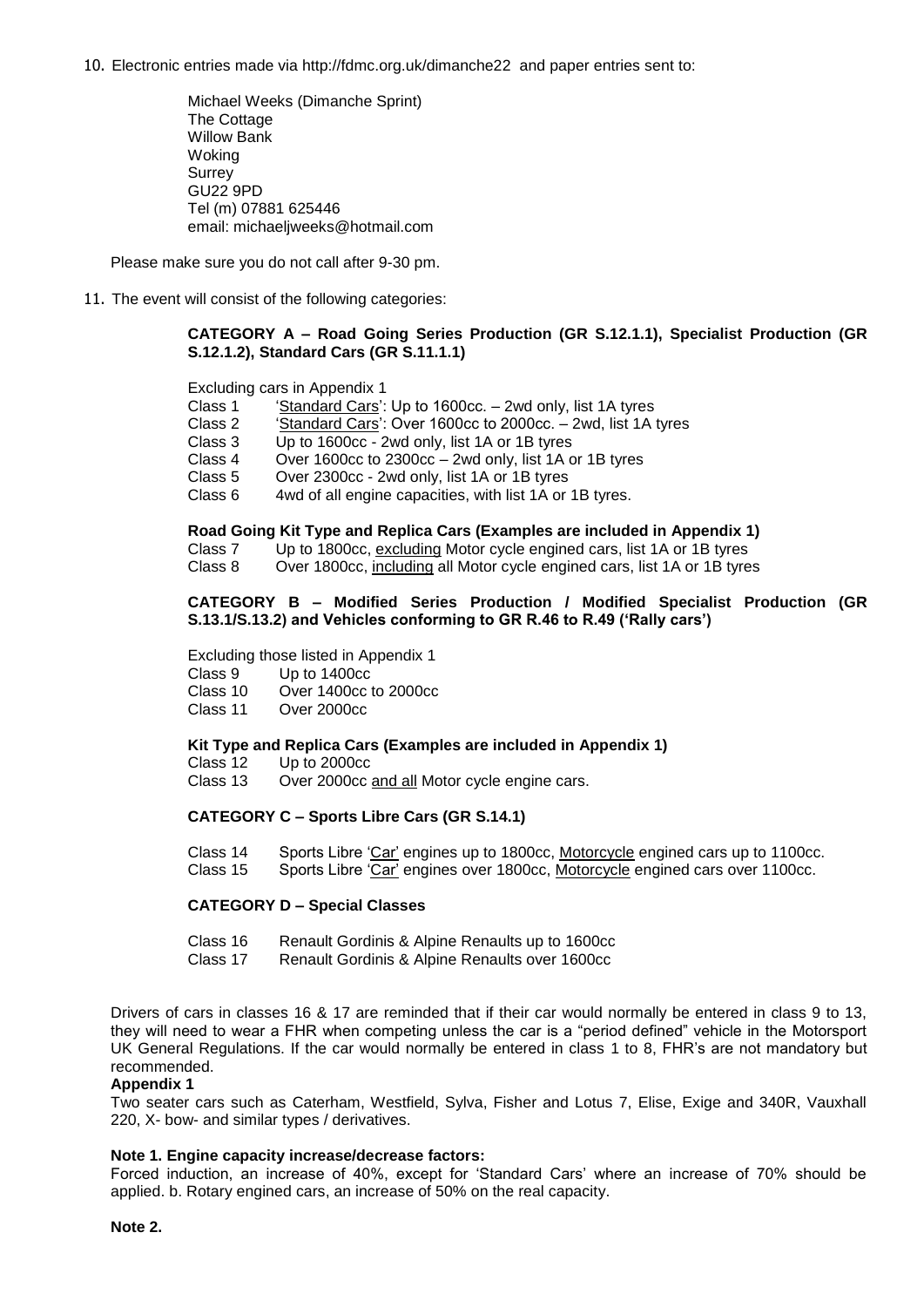To compete in a Sports Libre Car, manufactured after 31/12/1960 of more than 1100cc, the driver must hold a RS National or Race National license unless the car is currently licensed for use on the public highway.

In the event of a dispute concerning the compliance of a vehicle to the regulations for the event the onus will be on the competitor to prove the compliance to the organisers. Road going cars must be taxed, insured and MOT tested (where necessary) and road legal in all respects. Documentation must be available at signing on if verification is requested or required by individual events.

#### **The use of trade plates is NOT permitted**.

NB. Due to the constraints and limitations of the track licence for this venue we are unable to accept entries for single seater cars.

- 12. The maximum entry for the event, including reserves, is 85. The minimum entry is 35. The minimum entry for each class is 3. Should entries fail to reach the minimum figures, the organisers reserve the right to either cancel the meeting or amalgamate classes as necessary.
- 13. Junior Sprint and Junior Hill Climb Competitors (GR S.7.1.9) aged 14 to 16 may compete in a Standard Car of no more than 1400cc and in compliance with Section GR S.11, until the end of the year of their 16th birthday. They must also satisfy GR S.7.1.9.1
- 14. Entries will be selected in order of receipt of entries. Entry fees may be refunded up to mid-day on Monday  $2^{nc}$ May 2022, less an administration fee of £10 at the discretion of the organisers. In the event of cancellation or postponement of the event the organisers will return entry fees, less a reasonable amount to cover expenses incurred up to that time. A provisional entry list will be posted on our website and will be updated regularly.

| 15. Officials of the event are as follows: |                      |
|--------------------------------------------|----------------------|
| Motorsport UK Steward                      | TBA                  |
| Clerk of the Course                        | Mr. Steve Castle     |
| Secretary of the Meeting                   | Miss Jess Castle     |
| <b>Assistant Clerk of the Course</b>       | Mr. Michael Weeks    |
| <b>Chief Marshal</b>                       | Mr. Simon Taylor     |
| Safeguarding Officer                       | Miss Jess Castle     |
| <b>Safety Officer</b>                      | Miss Sarah Johnson   |
| <b>Chief Scrutineer</b>                    | Mr. Roberto Aliperti |
| <b>Chief Timekeeper</b>                    | Mr. Matt Downes      |
| <b>Chief Medical Officer</b>               | TBA                  |
| <b>MSUK Environmental Inspector</b>        | Mr. Nick Tall        |
| <b>Club Stewards</b>                       | TBA                  |
|                                            | TBA                  |

- 16. Interim results will be posted during the day. Provisional results will be published at the meeting, as soon as possible after the final run of the day. Final results will be emailed or dispatched by post within 14 days of the event.
- 17. Any protest must be lodged in accordance with GR C.5.1
- 18. Starting will be in CLASS ORDER. (Where a car is 'double entered', every effort will be made to run the drivers at their allotted time.) The starting signal will be by lights or flag with all runs being from a standing start. Start timing will be activated when a car breaks a light beam. The finish line will be clearly indicated by a chequered flag. Timing will be by automatic equipment. Timing struts must be fitted. See GR S.10.10 COMPETITORS MUST START TO SLOW IMMEDIATELY AFTER CROSSING THE FINISH LINE.
- 19. It is strongly recommended that competitors walk the course from 7.30 a.m. **There will be no convoy runs due to the nature of the course layout.** Each competitor will be given one practice run over the full course. There will be up to five timed runs with fastest time to count for the results. The organisers reserve the right to cancel the fourth or fifth runs if time or weather prevents all competitors from completing them. **Please leave yourself enough time, when walking the course, to return to the start line area for the drivers briefing at 08.45.**
- 20. Numbers. Competitors will be identified by Competition Numbers, which WILL NOT be supplied and will not be on sale at Signing On. These numbers must be in accordance with GR S.9.2.5. and acceptable by the chief timekeeper of the day. **Where a car is double entered, the non-applicable numbers must be covered up. If this is not done, the Timekeeper may not give a time and a re-run will not be permitted.**